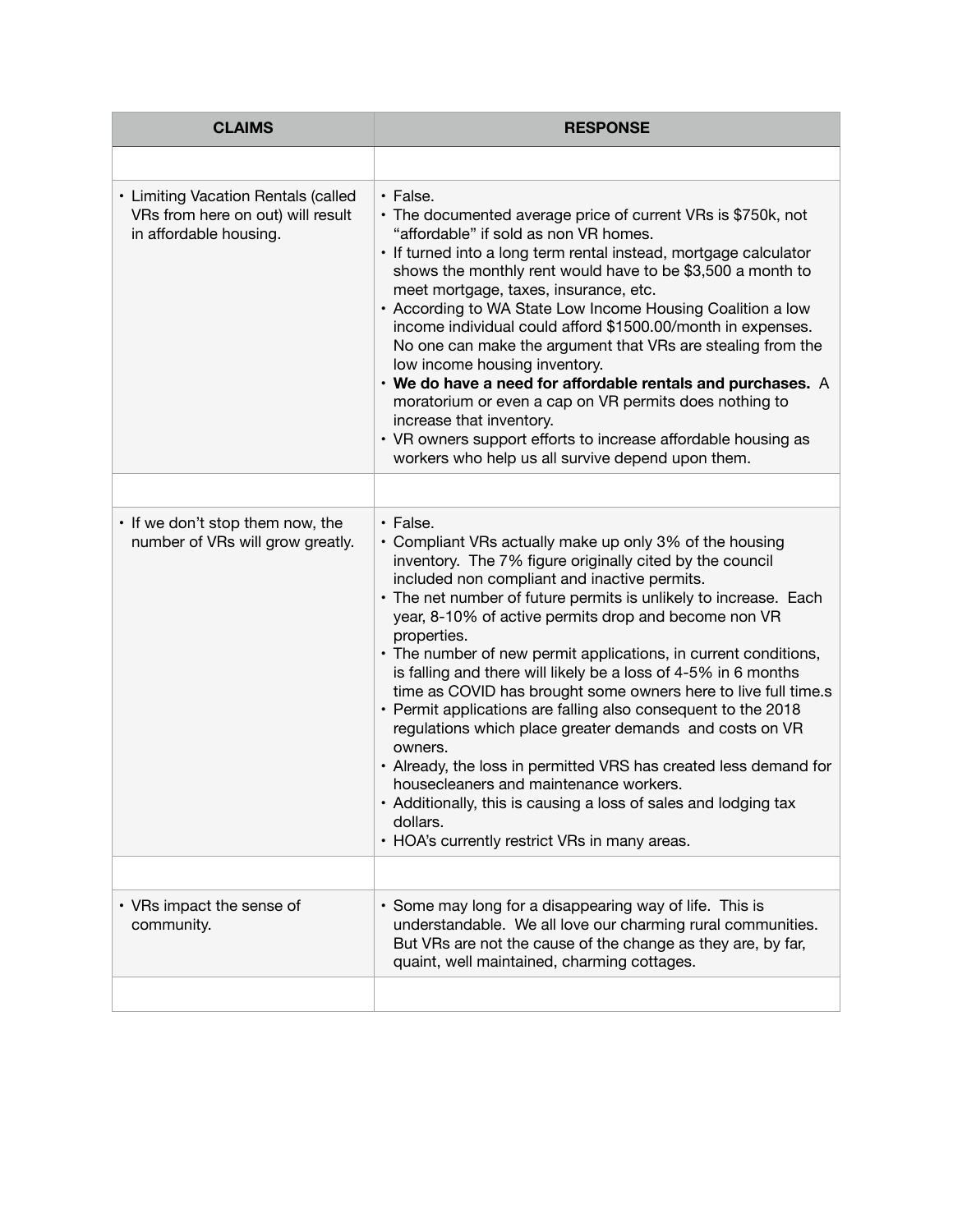| <b>CLAIMS</b>                                                                                                           | <b>RESPONSE</b>                                                                                                                                                                                                                                                                                                                                                                                                                                                                                                                                                                                                                                                                                                                                                                                                                                                                                                                                                                                                                                                                                                                                                                                                                                                                                                                                                                                                                                                                                                                                                                                                                     |
|-------------------------------------------------------------------------------------------------------------------------|-------------------------------------------------------------------------------------------------------------------------------------------------------------------------------------------------------------------------------------------------------------------------------------------------------------------------------------------------------------------------------------------------------------------------------------------------------------------------------------------------------------------------------------------------------------------------------------------------------------------------------------------------------------------------------------------------------------------------------------------------------------------------------------------------------------------------------------------------------------------------------------------------------------------------------------------------------------------------------------------------------------------------------------------------------------------------------------------------------------------------------------------------------------------------------------------------------------------------------------------------------------------------------------------------------------------------------------------------------------------------------------------------------------------------------------------------------------------------------------------------------------------------------------------------------------------------------------------------------------------------------------|
| • The current moratorium hurts no<br>one. It's wise to keep it in effect<br>while we study the issue.                   | • False<br>• Anecdotally, several at the council meeting Feb. 23, told the<br>story of having scrimped and saved, purchased property with<br>the assurance they could rent it part time as a VR in order to<br>pay the mortgage, spent thousands to comply with the 2018<br>regulations to apply for a permit, and faced financial ruin when<br>the moratorium was suddenly put into place, in some cases<br>only days before the moratorium. The substantial harm<br>suffered by these individuals alone is reason enough to repeal<br>this moratorium immediately.<br>• VR owners who live off island have come forward in great<br>numbers to report, they too have been hurt. They own a home<br>on the island and off island and rent the on island home<br>seasonally in order to pay mortgage, insurance, taxes, and<br>more in order to one day live here. They give to the community<br>arts, businesses, and environment and hoped to become full<br>time residents one day. The VR income is the one way, maybe<br>the only way, these individuals would make these homes<br>affordable to the non wealthy. The moratorium killed those<br>dreams and cost us the benefits of their eventually joining us.<br>• Businesses and real estate agents report an impact already felt<br>during a time when the pandemic already has them threatened.<br>• The rhetoric of the current moratorium has created divisiveness<br>in the community.<br>• The threat that the moratorium should become permanent, that<br>permits should not "run with the land," that permits will face<br>renewals. all create fear and division. |
|                                                                                                                         |                                                                                                                                                                                                                                                                                                                                                                                                                                                                                                                                                                                                                                                                                                                                                                                                                                                                                                                                                                                                                                                                                                                                                                                                                                                                                                                                                                                                                                                                                                                                                                                                                                     |
| • VR rental guests are generally<br>noisy, destructive, disrespectful,<br>and undesirable and destroy<br>neighborhoods. | • False<br>• Sheriff Krebs reports he has rarely received a complaint of<br>disturbance and noise from any VR. Rather, the vast majority<br>of complaints are about locals having parties or causing a<br>disturbance or nuisance.<br>• VR owners are required by 2018 regulations to stipulate<br>guests observe quiet hours, to post property lines and to<br>prohibit trespassing on neighbors' property, to limit the number<br>of people allowed on the property, to properly restraint pets<br>when allowed at all.<br>• VR owners are required by 2018 regulations to be on island or<br>to appoint someone who is to enforce said rules.<br>• VR owners en mass report their guests are delightful, often<br>return year after year, love the islands and are much better<br>neighbors than in other settings.                                                                                                                                                                                                                                                                                                                                                                                                                                                                                                                                                                                                                                                                                                                                                                                                              |
|                                                                                                                         |                                                                                                                                                                                                                                                                                                                                                                                                                                                                                                                                                                                                                                                                                                                                                                                                                                                                                                                                                                                                                                                                                                                                                                                                                                                                                                                                                                                                                                                                                                                                                                                                                                     |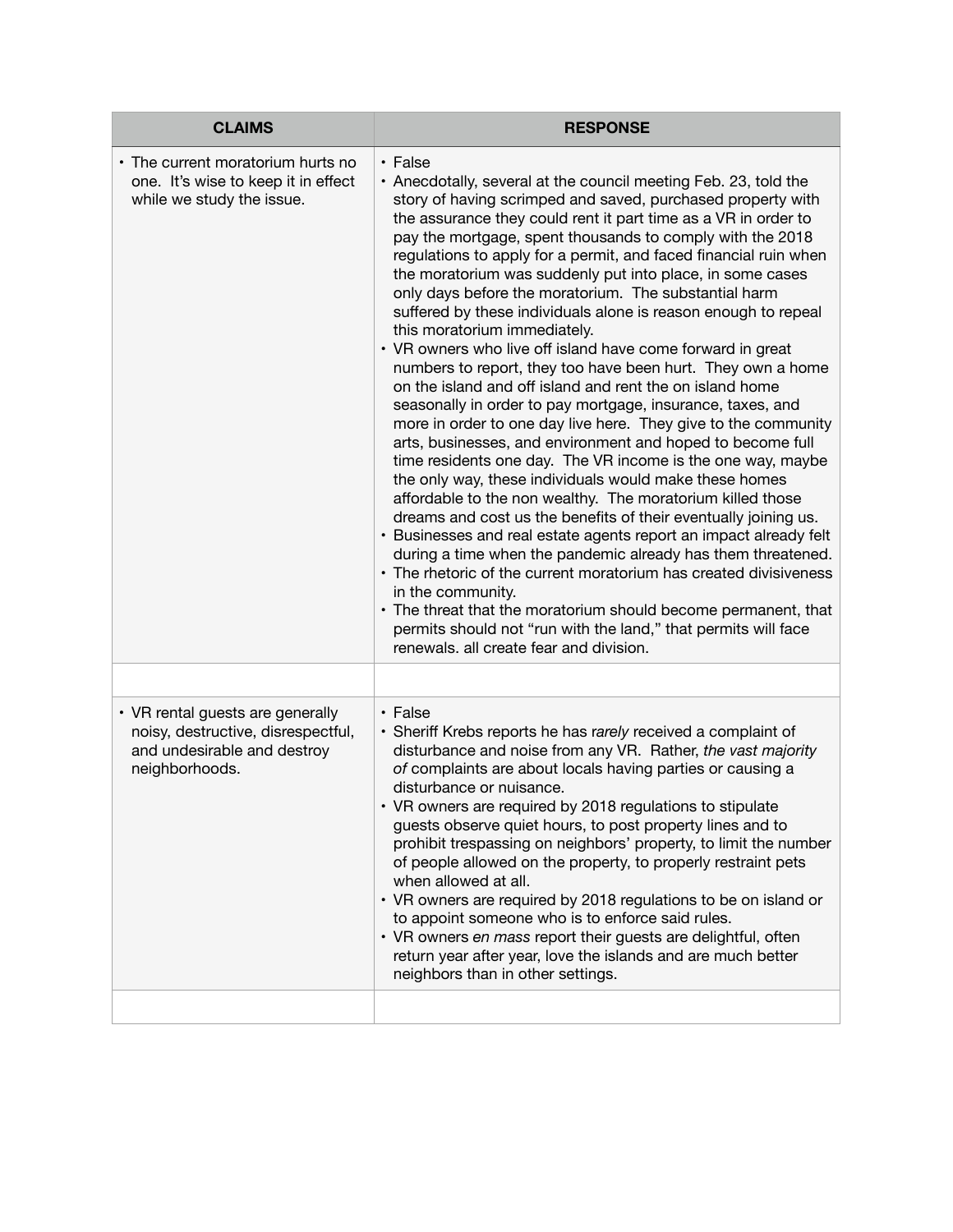| <b>CLAIMS</b>                                                                                                                                                                                         | <b>RESPONSE</b>                                                                                                                                                                                                                                                                                                                                                                                                                                                                |
|-------------------------------------------------------------------------------------------------------------------------------------------------------------------------------------------------------|--------------------------------------------------------------------------------------------------------------------------------------------------------------------------------------------------------------------------------------------------------------------------------------------------------------------------------------------------------------------------------------------------------------------------------------------------------------------------------|
| • VRs owned by corporations or<br>businesses or people who have<br>no connection to the islands and<br>only want to make a profit are the<br>problem. Further, this will<br>become more of a problem. | $\cdot$ False<br>• A close examination of the VR permits held by off island<br>property owners found the following: not one is a corporation.<br>90% of them own only 1 rental. Of the remaining 10%, 1<br>property management owns only 6, 4 are trusts or individuals<br>who own 3 each, 4 are trusts that own 2 each, and 7 LLCs own<br>2 each. (LLCs are generally for insurance protection, not a<br>corporation.)                                                        |
|                                                                                                                                                                                                       |                                                                                                                                                                                                                                                                                                                                                                                                                                                                                |
| • VRs place an unsustainable<br>demand on water and sewer<br>resources.                                                                                                                               | • Unsubstantiated by accurate data.<br>• VR renters are seasonal and are generally here for two or three<br>days at a time, resulting in less use than full time residents.<br>• VRs are often vacant in between renters resulting in no overall<br>use during vacancy.<br>• VRs, by 2018 regulations, are required to cap the number of<br>occupants per bedroom. LTRs and private residents have no<br>such regulation and density per home can grow without<br>restriction. |
|                                                                                                                                                                                                       |                                                                                                                                                                                                                                                                                                                                                                                                                                                                                |
| VRs increase traffic problems.                                                                                                                                                                        | • Unsubstantiated<br>• Campers, hotel occupants, friends, relatives, day tourists, the<br>increase in local population all contribute to traffic                                                                                                                                                                                                                                                                                                                               |
|                                                                                                                                                                                                       |                                                                                                                                                                                                                                                                                                                                                                                                                                                                                |
| VRs strain roads.                                                                                                                                                                                     | • Unsubstantiated.<br>· Increased numbers of permanent residents use roads.<br>• The friends and relatives of permanent residents use roads.<br>• A visit to the areas where there are VRs showed no evidence of<br>impact                                                                                                                                                                                                                                                     |
|                                                                                                                                                                                                       |                                                                                                                                                                                                                                                                                                                                                                                                                                                                                |
| VR owners are resisting restrictions                                                                                                                                                                  | • False<br>• VR owners asked repeatedly to be included in the discussions<br>with the VRWG but were flatly denied a voice<br>• VR owners realized some caps would increase revenue stream<br>• VR owners believe the 2018 regulations are working and<br>believed the council would allow them time to work.                                                                                                                                                                   |
|                                                                                                                                                                                                       |                                                                                                                                                                                                                                                                                                                                                                                                                                                                                |